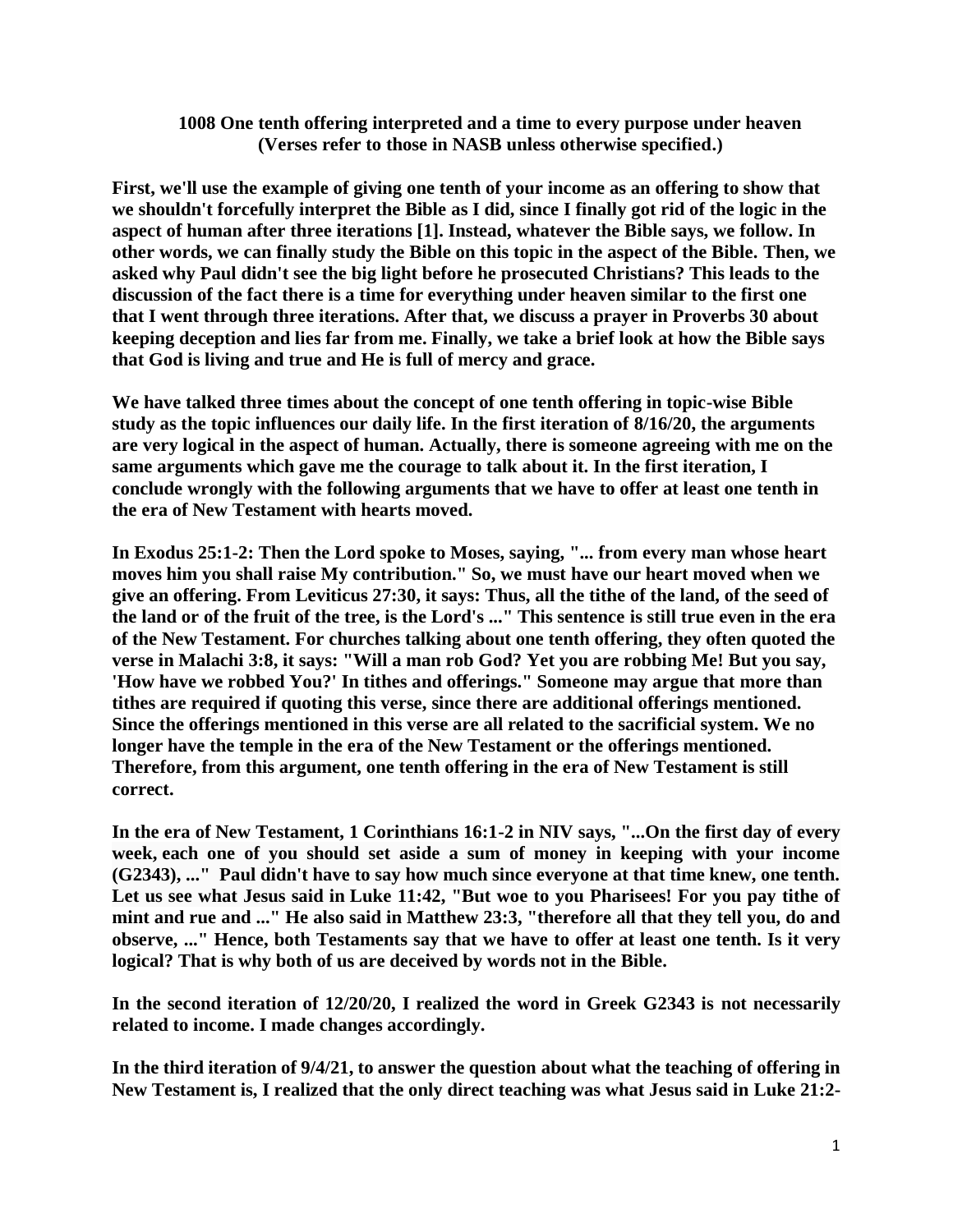**4, "And He saw a poor widow putting in two small copper coins. And He said, "Truly I say to you, this poor widow put in more than all of them; for they all out of their surplus put into the offering; but she out of her poverty put in all that she had to live on.""**

**In the era of New Testament, it is impossible to have any law like one tenth offering as we can see how Jesus hated it. I didn't say offering less than one tenth indicated the relationship between God and the person was no good. I want to point out there is only one God, who has the absolute authority. We really cannot use logic to say there is no sacrifice anymore, and conclude one tenth offering is still correct. This is to view things in the aspect of human. If in the aspect of the Bible, it was required to offer more than one tenth in the era of Old Testament. Period. Man has free will. Offering how much definitely depends upon the relationship between God and the person.**

**However, this is not to be used as an excuse. Just like if one person has a good relationship with another person, the first person normally hopes that the other will not lack of food. If one person has good relationship with God, the person will automatically think about having enough food in God's house like what Malachi 3:10 says, "Bring the whole tithe into the storehouse, so that there may be food in My house, and test Me now in this," says the Lord of hosts, ..." The person then really wants return what belongs to the Lord as said in Leviticus 27:30 mentioned earlier. However, I can testify that God doesn't blame at all those people who don't have enough resources to offer one tenth, "...for God sees not as man sees, for man looks at the outward appearance, but the Lord looks at the heart." (1 Samuel 16:7).**

**We might ask then why I had to go through three iterations to get it finally be consistent with the Bible? This is my interpretation. One might ask why Paul saw the big light after he prosecuted Christians. Isn't it better if it happened before that? Yes, in the aspect of human. But in Isaiah 55:8-9, it says, "For My thoughts are not your thoughts, Nor are your ways My ways," declares the Lord. "For as the heavens are higher than the earth, So are My ways higher than your ways And My thoughts than your thoughts." Furthermore, in Ecclesiastes 3:1, "There is an appointed time for everything. And there is a time for every event under heaven." So, it is the right time as you can see from what Paul says in 1 Timothy 1:16, "Yet for this reason I found mercy, so that in me as the foremost, Jesus Christ might demonstrate His perfect patience as an example for those who would believe in Him for eternal life." I think that it might be a similar reason why I had to go through two wrong logical iterations before I finally am consistent with what the Bible says. The way of God is definitely higher than mine, not comparable at all. We can also see that there is a window of time for everything. Sometimes God allows us to start the time window unexpectedly or even by allowing us to make mistakes, the end is solely controlled by God as He has the absolute authority.**

**Just to mention by passing what is related to 1 Timothy 1:15, "... sinners, among whom I am foremost of all." notice that the verb is the present tense. So, he didn't say that he was the foremost because he prosecuted Christians, he is now the one too. God let him see that before His Holy presence and His infinity, what else could he feel other than being the foremost? May God let us feel the same way since such a perception is the must.**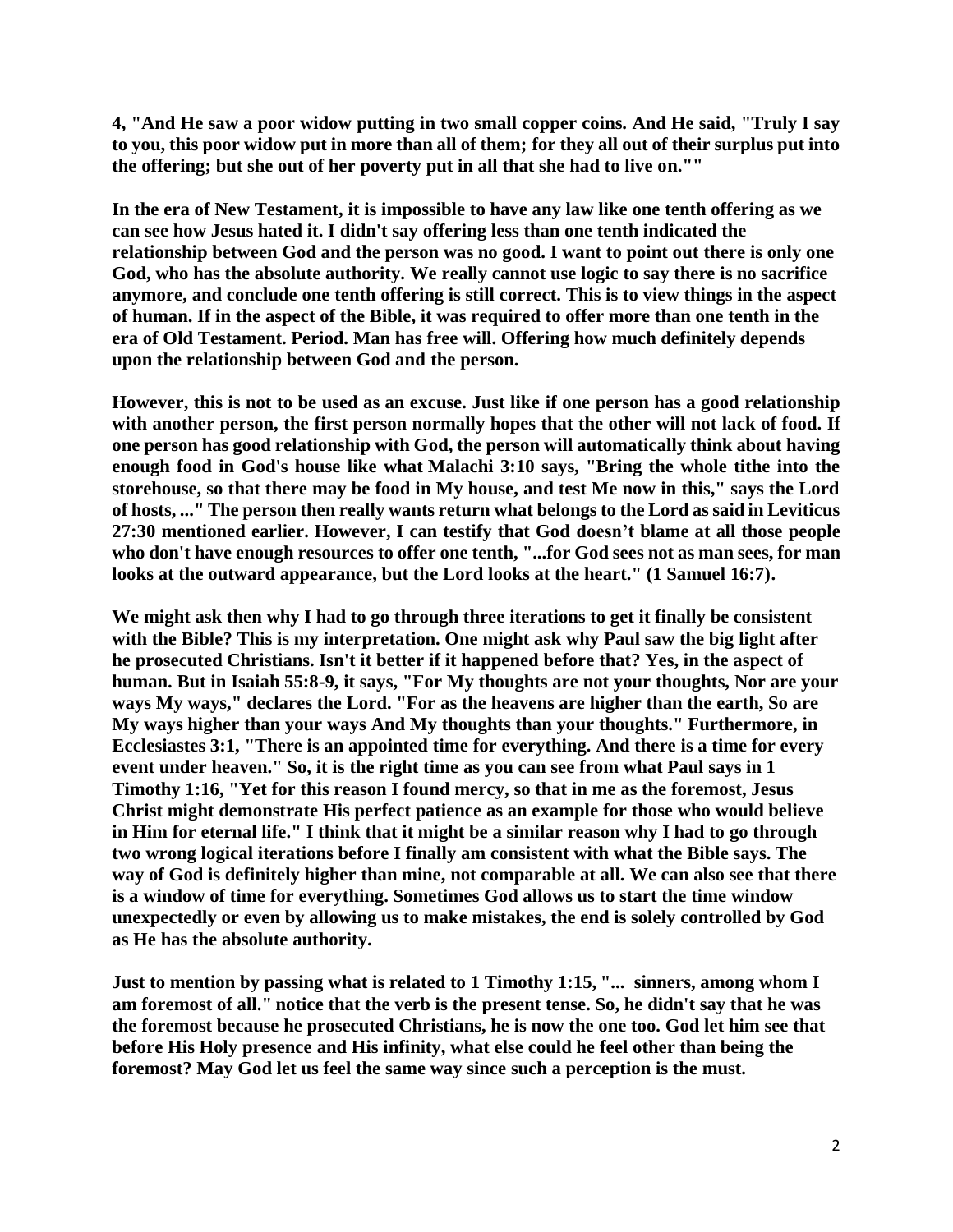**Let us now take a look at a prayer in Proverbs 30:7-9 related to the time, "Two things I asked of You, Do not refuse me before I die: Keep deception and lies far from me, Give me neither poverty nor riches; Feed me with the food that is my portion, That I not be full and deny You and say, "Who is the Lord?" Or that I not be in want and steal, And profane the name of my God." People often thinks that a lie out of a good will is acceptable by the world at large. Hence, it is ok to lie out of good will. Absolutely not! A lie out of good will is still a lie. What we want to do is to use the words of wisdom as in James 1:5-6, "But if any of you lacks wisdom, let him ask of God, who gives to all generously and without reproach, and it will be given to him. But he must ask in faith without any doubting, for the one who doubts is like the surf of the sea, driven and tossed by the wind." If we don't have the wisdom, we can pray for it. There are no other requirements except requiring that a Christian prays in faith. It doesn't say anything about time, but we are surely to get it as God promised.**

**When God forgave someone in the Bible for lying, it is always related to the life for that person. For example, in Joshua 2:4-6, "But the woman had taken the two men and hidden them, and she said, "Yes, the men came to me, but I did not know where they were from. It came about when it was time to shut the gate at dark, that the men went out; I do not know where the men went. Pursue them quickly, for you will overtake them." But she had brought them up to the roof and hidden them in the stalks of flax which she had laid in order on the roof." Surely, the harlot Rahab lied. If at that time Rahab didn't lie, it would be just like suicide. God doesn't want us to commit suicide. In the Bible, the faith of Rahab is praised, never about her lying. If related to truth, Revelation 2:10 says clearly, "...Be faithful until death, and I will give you the crown of life." Although Matthew 4:4 says, "But He answered and said, "It is written, 'Man shall not live on bread alone, but on every word that proceeds out of the mouth of God.'", we'll not depend on food ALONE but still need food. Hence, though such a prayer talks about materials, someone testified that it was still made God pleased and was granted so far.**

**Finally, let us remember the Bible says that although God has the absolute authority, He is living and true. He is full of mercy and grace. Apparently, He is living and true as said in 1 Thessalonians 1:9, "For they themselves report about us what kind of a reception we had with you, and how you turned to God from idols to serve a living and true God." He has the absolute authority as in Exodus 33:19, "...and I will be gracious to whom I will be gracious, and will show compassion on whom I will show compassion." It also shows that He has compassion. In the era of the New Testament, John 1:14 says, "And the Word became flesh, and dwelt among us, and we saw His glory, glory as of the only begotten from the Father, full of grace and truth." He is full of grace.**

**We have mentioned some promises. We have to believe that whatever He promised, it will be done. All we have to do is to pray in faith as said in James 1:6, "But he must ask in faith without any doubting, ..." For example, the promise in the great mission of Matthew 28:20 "...and lo, I am with you always, even to the end of the age." is done by the indwelling Holy Spirit stated in 2 Corinthians 1:21-22, "Now He who establishes us with you in Christ and anointed us is God, who also sealed us and gave us the Spirit in our hearts as a pledge."**